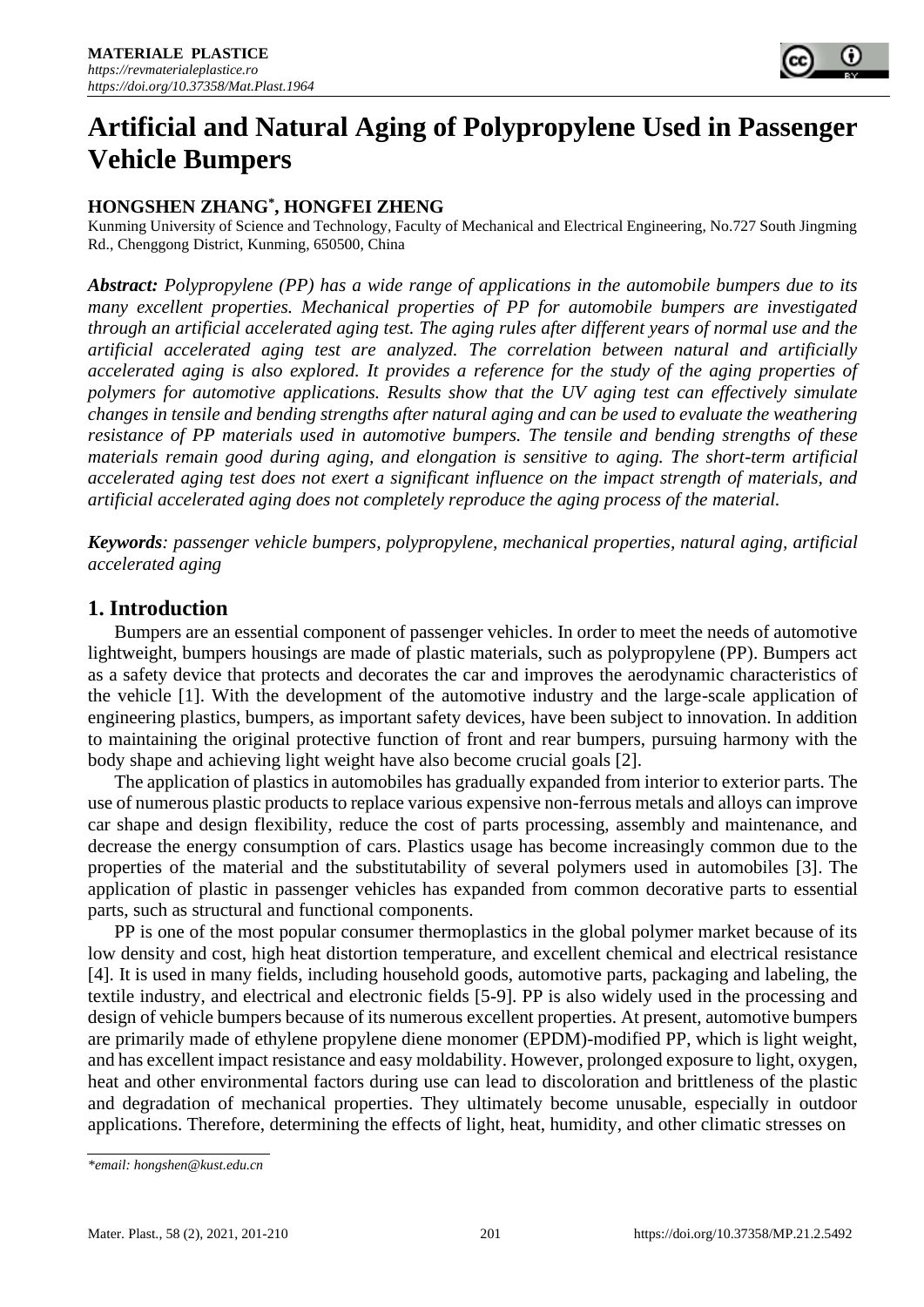the properties of plastics is essential. Given the fact that the aging properties of a material are not revealed until after long-term use, artificial accelerated aging tests are adopted generally performed to simulate and strengthen the destructive effect of natural outdoor climate on specimens, and eliminate the constraints of natural aging [10-11]. Accelerated aging tests with specific laboratory light sources are often required to determine the effects of light, heat and humidity on the physico-chemical and optical properties of plastics. Exposure in laboratory facilities is conducted under more controlled conditions than those of atmospheric aging and is used to accelerate polymer degradation and product failure. The study of plastic aging is becoming increasingly important to modern industries, especially the automotive industry. Studying the aging behavior of bumpers is important for the recovery and equivalent performance reuse of typical plastic materials for decommissioned passenger vehicles.

Automotive bumpers degrade when they are used outdoors and exposed to sunlight, temperature, oxygen, water and pollutants; UV radiation and high temperatures are the main contributors to degradation [12-13]. Although UV accounts for only 5% of sunlight, it is a major light factor in the degradation of the durability of outdoor products because the photochemical effects of sunlight increase with decreasing wavelengths and these short wavelengths cause considerable damage to PP. The energy of solar UV radiation (λ< 380 nm) is high enough to break many typical bonds. Thus, reproducing the entire sunlight spectrum is unnecessary when simulating the damaging effects of sunlight on the physical properties of materials. In most cases, only short wavelengths of UV light need to be simulated. In this study, UV aging and high-temperature aging tests were performed by simulating solar radiation, temperature, humidity, and usage in natural environments.

The material to be tested is exposed to a controlled interactive cycle of sunlight and moisture while the temperature is increased. UV fluorescent lamps are used to simulate sunlight. This test can also simulate the effect of moisture through condensation or spraying. In just a few days or weeks, UV weathering tests can reproduce the damage that would otherwise take months or years outdoors. Damage includes fading, discoloration, loss of brightness, chalking, cracking, blurring, embrittlement, loss of strength and oxidation [14].

In general, short-term exposure of plastics to high temperatures releases volatile substances, such as moisture, solvents, or plasticizers; reduces molding stress; enhances thermosetting plastic curing; increases crystallinity; and causes color changes in the plasticizer. Several materials, such as PVC, may become brittle due to the loss of the plasticizer or breakage of the polymer molecular chain. PP and its copolymers become very brittle as their molecules degrade, whereas polyethylene softens and becomes fragile before its tensile strength and elongation diminish. Therefore, high-temperature test chambers must be used when studying the performance of plastics, rubber, color paints and varnishes, polymers, and other components (e.g., circuit boards) at high temperatures [15].

Song et al. tested the color, gloss, tensile strength, elongation, bending strength, and impact strength of PP and evaluated its aging properties; they performed principal component analysis to identify the property that characterizes all PP properties [16]. James et al. studied the properties of PP in weathered wood-plastic composites and found that the crystallinity of PP increases with aging time, the numberaverage and weight-average molecular weights of PP decrease with aging time, and the mechanical and rheological properties decrease [17]. Azuma et al. showed that light intensity affects the rate of degradation; in the presence of talc compounds, exposure to sunlight, xenon lamps, and metal halide lamps with high visible light intensities synergistically accelerates degradation [18].

Solar irradiation and acid rain also exert a synergistic effect on the degradation of PP and PP/ talc composites. Célia et al. compared the degradation behavior of hemp fiber-reinforced polypropylene [biological composites](javascript:showjdsw() under outdoor and artificial climatic conditions, established correlations, and found that artificial aging times are similar to outdoor aging times [19]. Colom et al. studied the degradation of PP-polyethylene copolymers after 2.5 years of natural aging and 5000 h of artificial aging in a xenon room and found that the samples exposed to weathering had a lighter degree of modification than the artificially aged samples [20].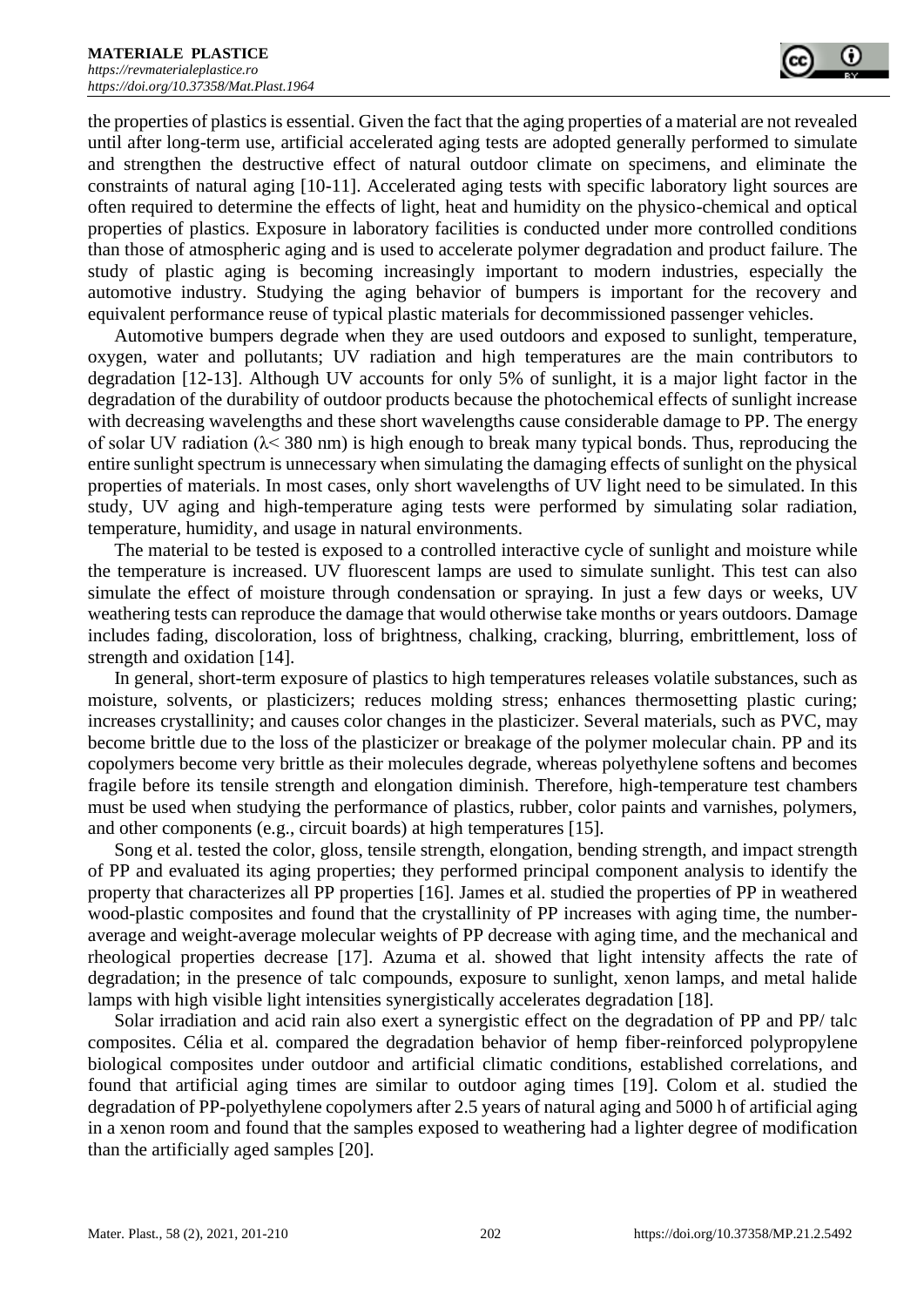

The deterioration of plastic materials has elicited widespread concern. However, the laboratory environment cannot fully mimic the natural environment, and only a few studies have been conducted on the aging behavior of PP in normal use. In order to simulate various harsh conditions in the normal use of the product, and predict the product service life reasonably according to the requirements of use, the mechanical properties of PP materials for new automobile bumpers were tested and recorded under different aging times via UV and high-temperature aging. The correlation between artificially accelerated and natural aging was investigated by comparing the mechanical properties of PP materials after different years of normal use.

# **2. Materials and methods**

## **2.1. Materials**

A new bumper material was purchased from Yanfeng Visteon Automotive Trim Systems Co., Ltd. The PP+EPDM-TD10 material was a modified PP, that is, raw PP materials were added with 10% talcum powder enhancer, and another EPDM toughening agent to improve the rigidity and heat resistance of the material and reduce material shrinkage. The automotive bumper is a typical material with flame retardation and impact resistance properties. The old bumpers were recycled from Shanghai Baoshan Iron & Steel Co., the length of service was 6, 10, 12 and 19 years. Besides, the old bumpers were made of the same material as the new bumpers.

## **2.2. Preparation of composites**

The old bumpers were shot-blasted in a shot-blasting machine (by the action of centrifugal force, a projectile with a diameter of about 0.2-3 mm was thrown to the surface of the workpiece to remove the surface oxide skin and other impurities and thus improve the appearance of quality) to clean the surface and remove the paint. The samples were then broken up, washed in detergent to remove dirt and odor, and dried naturally until they were free of moisture. The dried samples are shown in Figure 1. In accordance with the GB/T17037.1-2019 standard, the purchased bumper material and the crushed sample were made into standard tensile, bending, and impact test samples. The samples prepared from the new bumper material were divided into two groups and tested for their mechanical properties after UV and high-temperature aging tests. The samples prepared from the old bumpers were directly tested for their mechanical properties without aging treatment. The aim was to compare bumper performance, including tensile, bending, and elongation and impact strengths, after the artificial aging of the new bumper and after normal use. The test procedure is shown in Figure 2.



**Figure 1.** Dried sample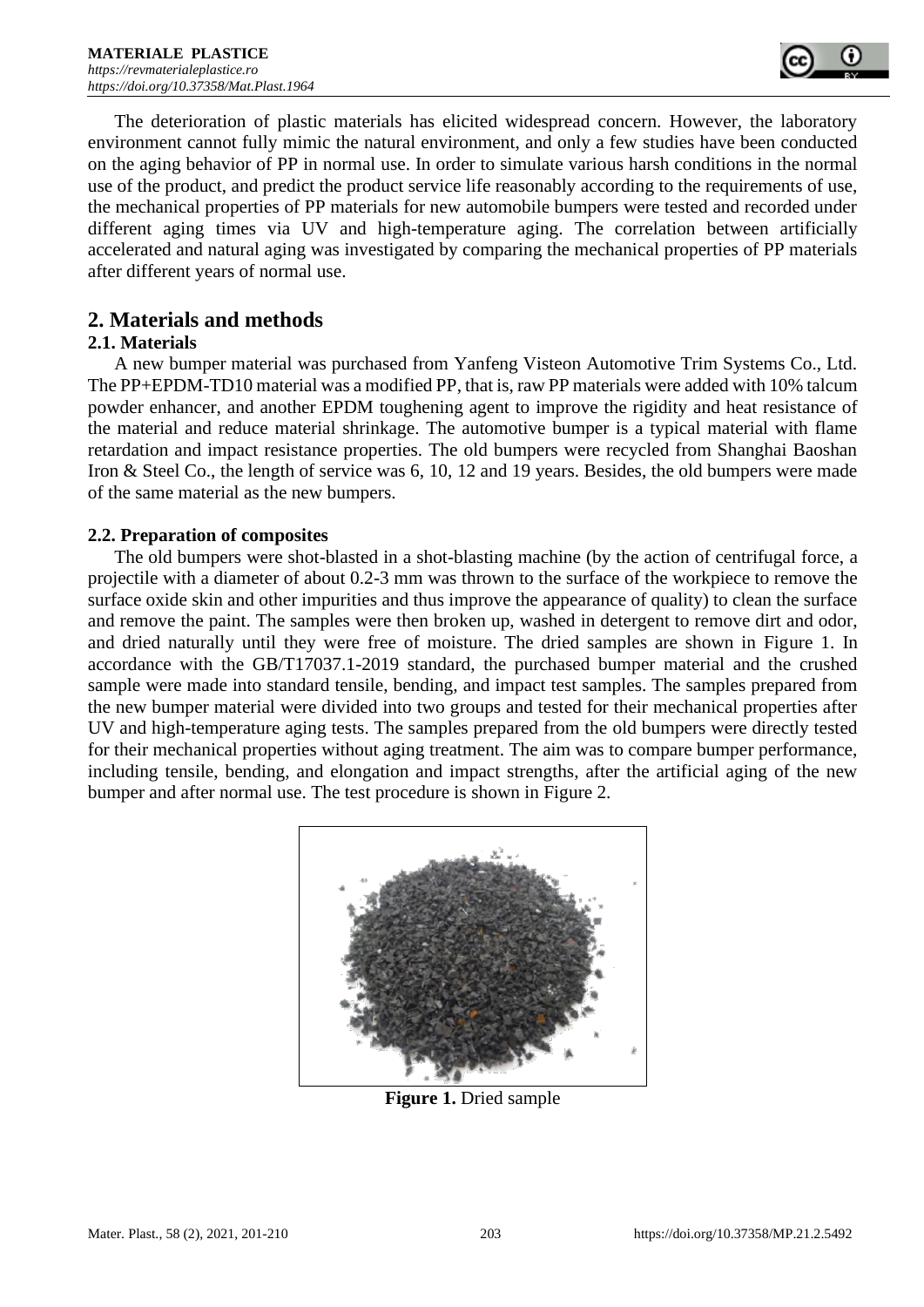



**Figure 2.** Experimental procedure

# **2.3 Artificial aging**

Accelerated artificial weathering tests are usually performed using xenon, UV, metal halide, and carbon arc lamps [18]. UV lamps are used in UV aging test chambers because they are more stable and reproduce test results better than other lamps do. Using fluorescent UV lamps is the best way to simulate the effects of sunlight on physical properties, such as brightness loss, cracking, and peeling. UV lamps are of different types, most of which produce UV light rather than visible or infrared light. The main difference between lamps is the total amount of UV energy they produce in their respective wavelength ranges. Different lamps produce different test results. Actual exposure conditions can indicate which type of UV lamp should be used. According to GB/T14522-2008, when using a UVA-340 fluorescent UV lamp, the relative spectral energy distribution of this type of lamp should be consistent with the requirements in Table 1. That is, less than 300 nm of radiation accounts for less than 2% of the total radiation percentage, which is the peak radiation energy at 340 nm wavelength. UVA-340 produces a spectrum only at UV wavelengths found in sunlight and provides an excellent simulation of the critical shortwave wavelength range of the sunlight spectrum (i.e., 295-360 nm). The specimens in this study were exposed to periodic repetitive light and humidity or continuous light, and both light and humidity were under controlled conditions. The specimens were exposed at the specified test time.

|                           | .                 |                   |  |  |
|---------------------------|-------------------|-------------------|--|--|
| Wavelength passband / nm  | Minimum value / % | Maximum value / % |  |  |
| $\lambda < 290$           |                   | 0.01              |  |  |
| $290 \le \lambda \le 320$ | 5.9               | 9.3               |  |  |
| $320 < \lambda \leq 360$  | 60.9              | 65.5              |  |  |
| $360 < \lambda \leq 400$  | 26.5              | 32.8              |  |  |

**Table 1.** Relative spectral energy analysis of UVA-340 fluorescent UV lamp

 Note: The data in the table show cumulative irradiance as a percentage of the total irradiance within a given wavelength passband, which is 290 - 400 nm

UV aging was performed on the first set of samples in accordance with GB/T14522-2008 by using the UVA-B UV aging test chamber, model BG/ZW-J-D, of BoGong Test Equipment Co. (Shanghai). The specimens were exposed to periodic cycles of light and humidity every 12 h, The cycles consisted of irradiation at black standard temperature (BST) ( $60\pm3$ )<sup>o</sup>C for 8 h, followed by condensation at BST  $(50\pm3)$ °C for 4 h. The wavelength was controlled at 340 nm, and the irradiation intensity was 0.89 $\pm$ 0.02  $W/m<sup>2</sup>$  xnm. The samples were collected and analyzed after 240, 504, 768, 1000, 1400, and 1800 h of exposure.

According to GBT 7141-2008, a forced-ventilation-type thermal aging test chamber was used to conduct the test at a single temperature, and all specimens were exposed simultaneously in the same device. A specimen was installed on the specimen holder, and the specimen holder was placed in the heat aging test box to ensure that both sides of the specimen are exposed to airflow. The position of the

*.*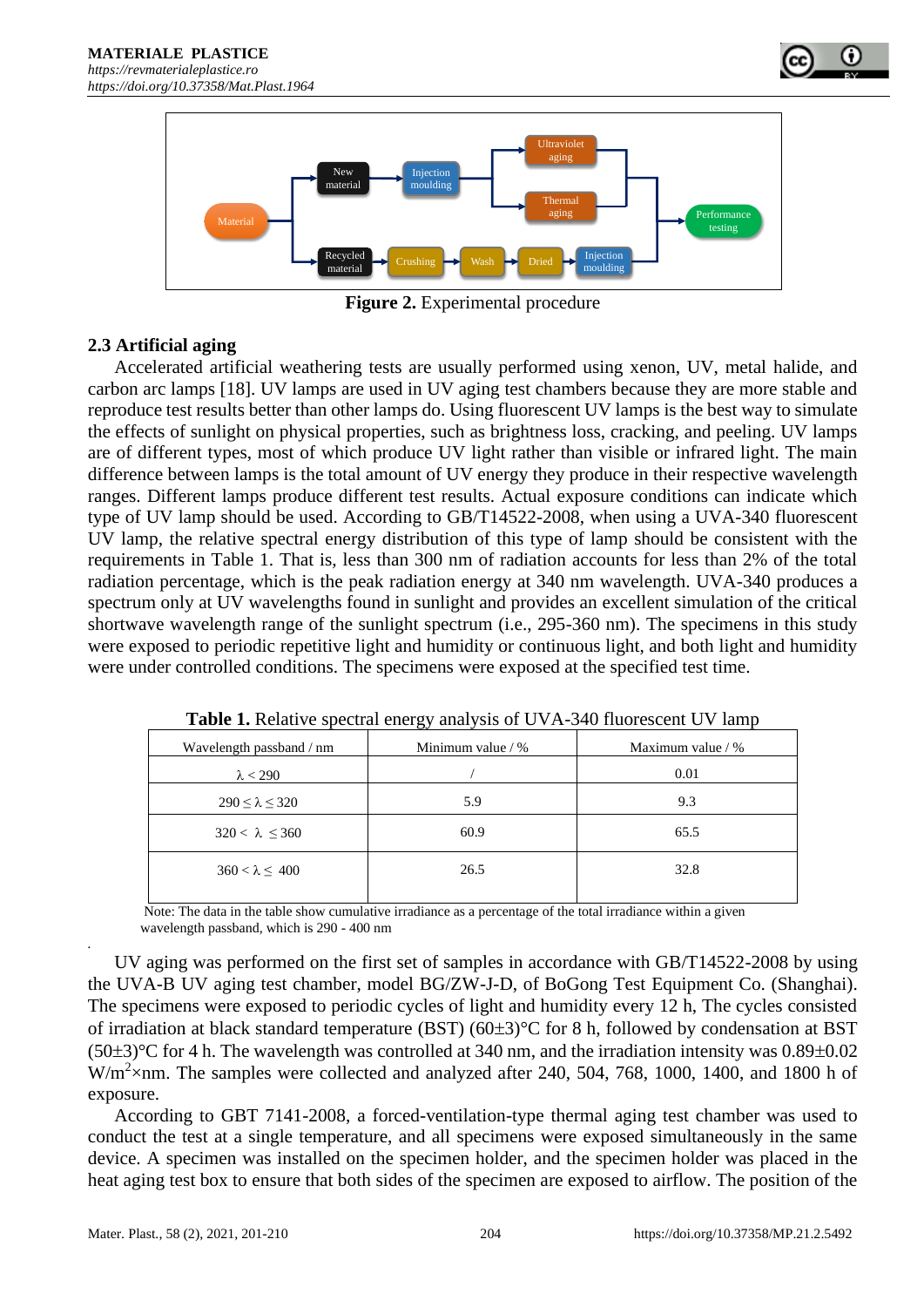specimen or specimen holder was adjusted periodically to minimize the impact of temperature changes in the heat aging test box. The second set of samples was placed in the high-temperature aging test chamber for the samples to undergo accelerated aging under heat and climate. The aging resistance of plastic was evaluated by determining the change in properties before and after exposure.

Thermal aging was performed by using the high-temperature aging test chamber of BoGong Test Equipment Co. (Shanghai). Its model number is BG/GWL100. The temperature of the test chamber was set to 105 $^{\circ}$ C and the temperature fluctuation was  $\pm 0.5^{\circ}$ C. The samples were collected and analyzed after 16, 32, 64, 128, 500, 750, 1200 and 1600 hours of aging.

### **2.4 Mechanical performance testing**

The effect of aging time on the performance of the samples was investigated by measuring the mechanical properties of the samples collected at each period in the aging test and the mechanical properties of the samples prepared using old bumpers of different years. The tensile strength, bending strength, bending modulus of elasticity and elongation of the sample were determined using an electronic universal tensile machine (Instron 4465, Instron Corp., USA). The impact strength of a specimen was measured using a pendulum impact tester (RAY-RAN Test Equipment Ltd., UK). Five specimens from each group were measured and averaged. The performance criteria of the new bumper at room temperature are shown in Table 2.

| <b>THOICE.</b> Then builiper performance buildings at foolif temperature |                               |                   |                                |  |  |  |  |
|--------------------------------------------------------------------------|-------------------------------|-------------------|--------------------------------|--|--|--|--|
| Serial number                                                            | Test items                    | Units             | Required value of new material |  |  |  |  |
|                                                                          |                               |                   |                                |  |  |  |  |
|                                                                          | Tensile yield strength        | MPa               | >15                            |  |  |  |  |
|                                                                          | Tensile strength              | MPa               | >15                            |  |  |  |  |
|                                                                          | Elongation                    | $\%$              | $\geq$ 20                      |  |  |  |  |
|                                                                          | Bending strength              | MPa               | $\geq$ 15                      |  |  |  |  |
|                                                                          | Bending modulus of elasticity | MPa               | $\geq 650$                     |  |  |  |  |
|                                                                          | Notch impact strength         | KJ/m <sup>2</sup> | $\geq$ 15                      |  |  |  |  |

**Table 2.** New bumper performance standards at room temperature

# **3. Results and discussions**

# **3.1. Natural aging**

Evaluation of aging performance was carried out using the law of change in mechanical property retention rate with aging time. The mechanical property retention rate is the ratio of the mechanical properties per sample taken to the initial mechanical properties of the material. The data of each performance test on the bumper with natural aging are shown in Table 3, and the mechanical property retention rate of the sample under natural aging are presented in Figure 3. As time changed, the retention rate of tensile and bending strengths fluctuated. On the basis of the chemical reaction mechanism, the chemical reactions after the aging of polymers can be divided into two categories. The first one is the cross-linking of polymer chains. When the molecular weight of the polymer increases, a threedimensional network structure is generated, and strength is increased. The second category is polymer chain fracture, that is, the average molecular weight and strength decrease. Figure 3 demonstrated that the two types of reactions existed simultaneously in the aging process. Depending on the reaction conditions, sometimes cross-linking was dominant, and sometimes degradation was dominant [21]. During the aging process, some degradation was observed on the surface, and the aging layer was thin, which exerted minimal influence on the yield point of the specimens during tensile and bending. Therefore, the trends of the tensile yield and bending strength retention rates of all specimens were basically similar, and the decrease was small. Figure 3 showed that the retention rates of tensile and bending strengths after natural aging were close to 100%.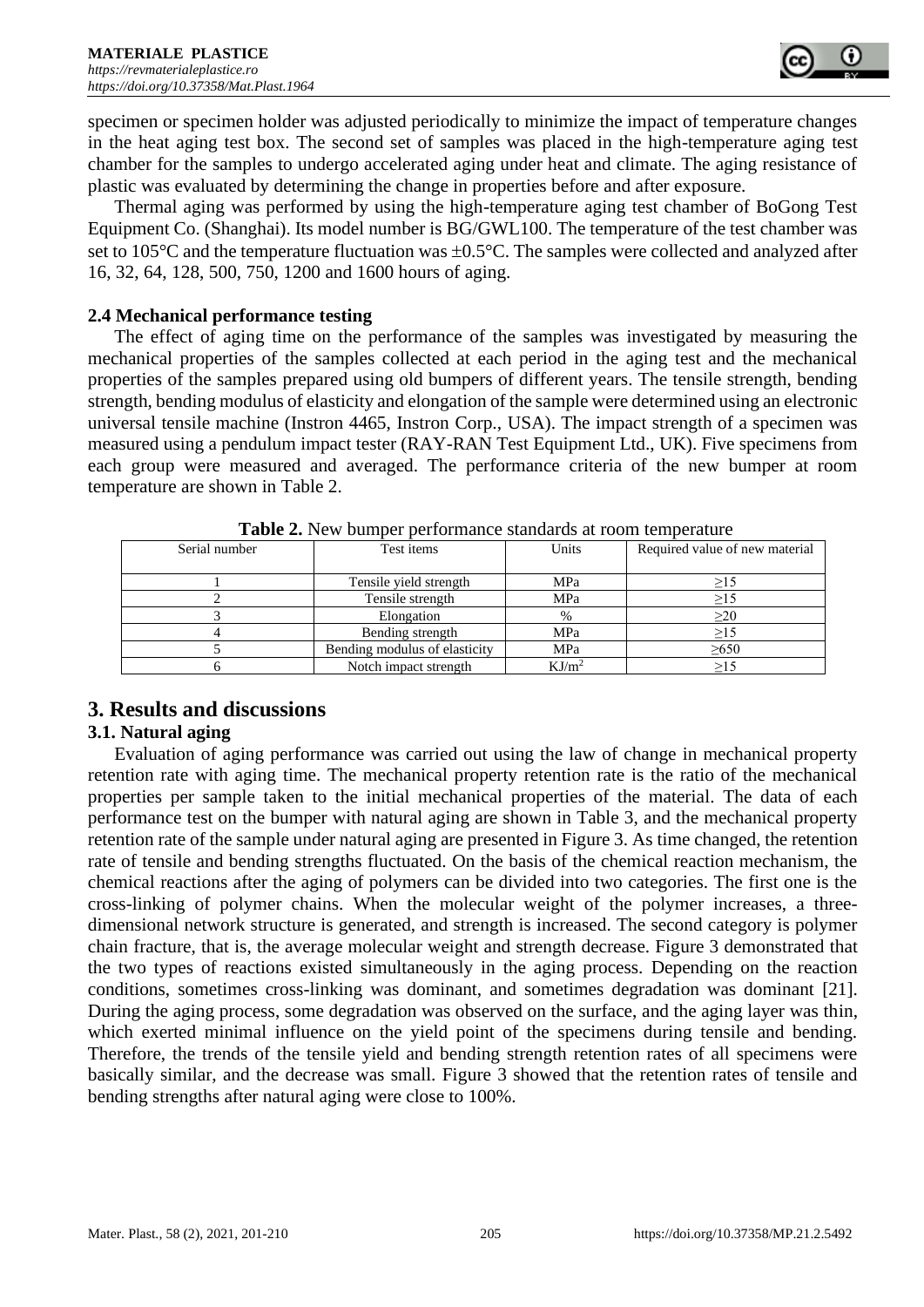#### **MATERIALE PLASTICE**  *[https://revmaterialeplastice.ro](https://revmaterialeplastice.ro/) https://doi.org/10.37358/Mat.Plast.1964*

| <b>raphy 3.</b> Fraudral aging performance test |                |                  |               |                |                  |                      |  |  |
|-------------------------------------------------|----------------|------------------|---------------|----------------|------------------|----------------------|--|--|
| Time                                            | Tensile yield  | Tensile strength | Elongation, % | Bending        | Bending          | Notch impact         |  |  |
|                                                 | strength (MPa) | (MPa)            |               | strength (MPa) | modulus of       | intensity            |  |  |
|                                                 |                |                  |               |                | elasticity (MPa) | (KJ/m <sup>2</sup> ) |  |  |
| 1994                                            | 17.9           | 16.0             | 483           | 24.7           | 806              | 57.4                 |  |  |
| 1996                                            | 17.2           | 13.1             | 131           | 22.5           | 772              | 32.7                 |  |  |
| 2001                                            | 18.2           | 14.9             | 32            | 24.9           | 820              | 3.44                 |  |  |
| 2003                                            | 21.0           | 15.4             | 205           | 30.4           | 1047             | 13.5                 |  |  |
| 2007                                            | 17.1           | 17.1             | 72            | 22.5           | 905              | 2.21                 |  |  |
| New material                                    | 18.5           | 18.6             | 460           | 26.5           | 1189             | 35.5                 |  |  |





**Figure 3.** Retention rate of the mechanical properties of naturally aged samples

The changes in the retention rate of the elongation and impact strength of the naturally aged samples were significant. The other climatic factors of atmospheric aging, aside from sunlight, temperature, humidity, temperature difference, rainfall washout, wind pressure, and erosion, are complex. These factors affect the performance of the material and may lead to physical stress in the material. For example, temperature changes may produce thermal shock stress, and continuous rainfall washout and wind pressure may produce fatigue stress. These physical stresses can break the polymer chain, leading to changes in the molecular structure and reduced physical properties.

The environmental factors in natural aging are generally not subject to artificial control. Identification of the exact environmental factors that affect product performance through an environmental test cannot be achieved by manipulating the test conditions, such as artificially increasing the environmental temperature and humidity. Compared with the artificial accelerated aging test, the natural aging test can truly reflect the degree of environmental damage on a product in a certain area and period, but it is affected by the changes in many uncertain factors in the test conditions. Generally, the influence of natural aging varies with the differences in the natural environment (region, country, weather, and season) of the aging site. Therefore, although the materials were the same, the elongation and impact strength of the samples prepared after different years of use of the bumpers varied considerably in this study.

#### **3.2. Artificial aging**

The test data of the samples after UV and high-temperature aging are shown in Tables 4 and 5, respectively. The retention rate of the tensile and bending strengths of the specimen after UV and hightemperature aging is presented in Figure 4. From the Figure 4(a), it can be seen that the retention rate of the tensile and bending strengths increased initially then decreased with the increase of aging time in the UV aging test, and both reached the maximum at 768 h. The tensile strength retention rate remained unchanged for 128 h after the start of the high-temperature aging test; then, it begins to increase, reached a maximum of about 107% at 500 h, and declined afterward. In the beginning of the high-temperature aging (Figure 4(b)), the bending strength retention rate of the samples increased rapidly to 110% at 16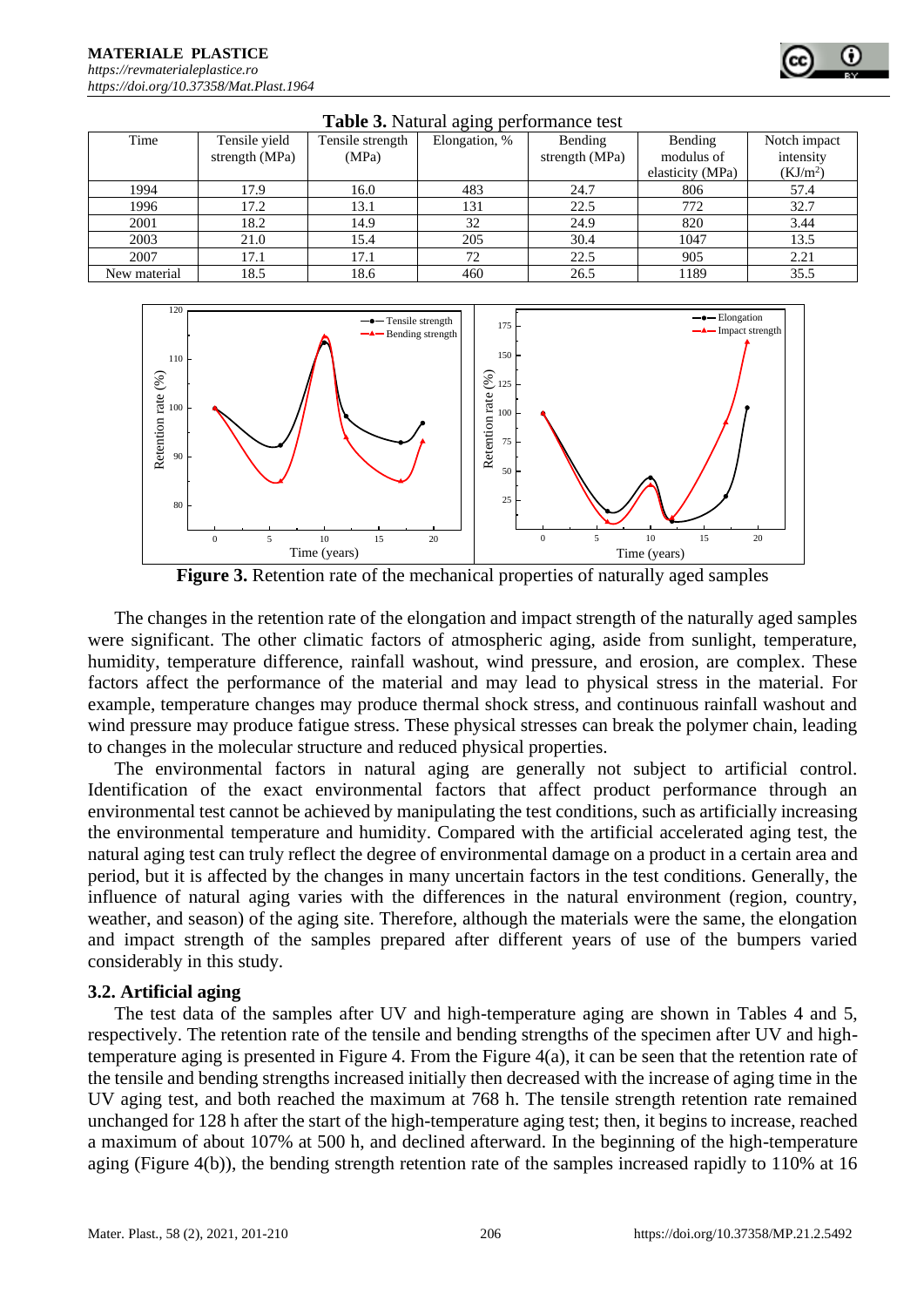

h, reached the maximum at 32 h (close to 113%), remained unchanged until 500 h, and began to decline afterward.

This result was due to the fact that PP is a crystalline polymer. The cooling of PP samples under injection molding conditions is similar to quenching, and crystallization is incomplete. Crystallization continues to deepen and be perfected in an aging environment for a certain period, leading to an increase in the crystallinity of the material. In the beginning of thermal oxygen aging, the crystallization rate is greater than the thermal oxygen degradation rate; the tensile and bending strengths of PP materials at this stage of the retention rate continue to rise. During this period, thermal oxygen degradation occurs on the surface of the materials, the degree of which is very low and still in the initiation stage. In the middle period, the deepening and perfection of the crystallization of the material are almost complete. The influence of thermal oxygen degradation on the properties of the material begins to appear gradually, and the internal part of the material enters the initiation stage of thermal oxygen degradation, which shows a slow downward trend. At the late stage, with the accumulation of alkyl radicals, peroxides, and other highly reactive intermediates in the material, the rate of thermo-oxidative degradation of PP starts to accelerate, and the degradation reaction expands to the internal depth of the material, causing decomposition and fracture of the PP macromolecular chain. As a result, the tensile and bending strengths of the material at the late stage of high-temperature aging rapidly decline [22].

| $-7$         |               |                  |            |                |                  |                      |  |
|--------------|---------------|------------------|------------|----------------|------------------|----------------------|--|
| Aging time   | Tensile yield | Tensile strength | Elongation | Bending        | Bending          | Notch impact         |  |
|              | strength      | (MPa)            | $\%$       | strength (MPa) | modulus of       | intensity            |  |
|              | (MPa)         |                  |            |                | elasticity (MPa) | (KJ/m <sup>2</sup> ) |  |
| New material | 18.5          | 18.5             | 460        | 26.5           | 1189             | 35.5                 |  |
| 240h         | 18.8          | 18.8             | 441        | 28.3           | 1251             | 35.9                 |  |
| 504h         | 18.7          | 18.7             | 420        | 28.2           | 1217             | 34.4                 |  |
| 768h         | 19.9          | 19.9             | 96.1       | 32.0           | 1914             | 39.6                 |  |
| 1000h        | 19.4          | 19.4             | 263        | 29.1           | 1267             | 35.0                 |  |
| 1400h        | 18.6          | 18.6             | 252        | 28.3           | 1210             | 33.9                 |  |
| 1800h        | 17.7          | 17.7             | 243        | 27.7           | 1152             | 32.7                 |  |

| Table 4. Properties of the samples after UV aging |  |  |  |  |  |  |  |  |  |
|---------------------------------------------------|--|--|--|--|--|--|--|--|--|
|---------------------------------------------------|--|--|--|--|--|--|--|--|--|

| Aging time      | Tensile yield | Tensile strength | Elongation | Bending        | Bending          | Notch impact         |
|-----------------|---------------|------------------|------------|----------------|------------------|----------------------|
|                 | strength      | (MPa)            | $\%$       | strength (MPa) | modulus of       | intensity            |
|                 | (MPa)         |                  |            |                | elasticity (MPa) | (KJ/m <sup>2</sup> ) |
| 16h             | 19.1          | 19.1             | 181        | 29.8           | 1445             | 36.5                 |
| 32 <sub>h</sub> | 19.0          | 19.0             | 151        | 29.8           | 1461             | 36.7                 |
| 64h             | 19.0          | 19.0             | 227        | 29.5           | 1474             | 36.2                 |
| 128h            | 18.9          | 18.9             | 179        | 29.5           | 1409             | 37.0                 |
| 500h            | 19.7          | 19.7             | 71.6       | 29.8           | 1314             | 35.5                 |
| 750h            | 19.0          | 19.0             | 181        | 29.5           | 1294             | 35.5                 |
| 1200h           | 18.2          | 18.2             | 172        | 28.1           | 1412             | 35.1                 |
| 1600h           | 17.5          | 17.5             | 147        | 27.3           | 1378             | 34.4                 |

#### **Table 5.** Properties of the samples after thermal aging

The retention rate of tensile and bending strengths of the sample after UV aging were 96% and 104%, respectively. The retention rate of tensile and bending strengths of the sample after high-temperature aging were 92% and 94%, respectively. These results show that the short-term artificial aging test had little influence on the tensile and bending strengths of the sample.

The retention rate of elongation and impact strength of the samples after artificial aging are shown in Figure 5. The changes in elongation and impact strength were more pronounced than those in tensile and bending strengths. Within 504 h after the beginning of UV aging, the elongation of the sample slowly decreased to 90%, decreased sharply afterward, reaches 20% in 768 h, increased gradually to 60% in 1000 h, and decreased slowly. The retention rate of impact strength in 504 h after the beginning of the aging test remained unchanged initially, began to rise, reached about 110% in 768 h, and decline slowly afterward. In the beginning of the high-temperature aging test, the elongation of the sample decreased rapidly to about 30% at 16 h. Then, it began to fluctuate up and down in 500 h down to the lowest and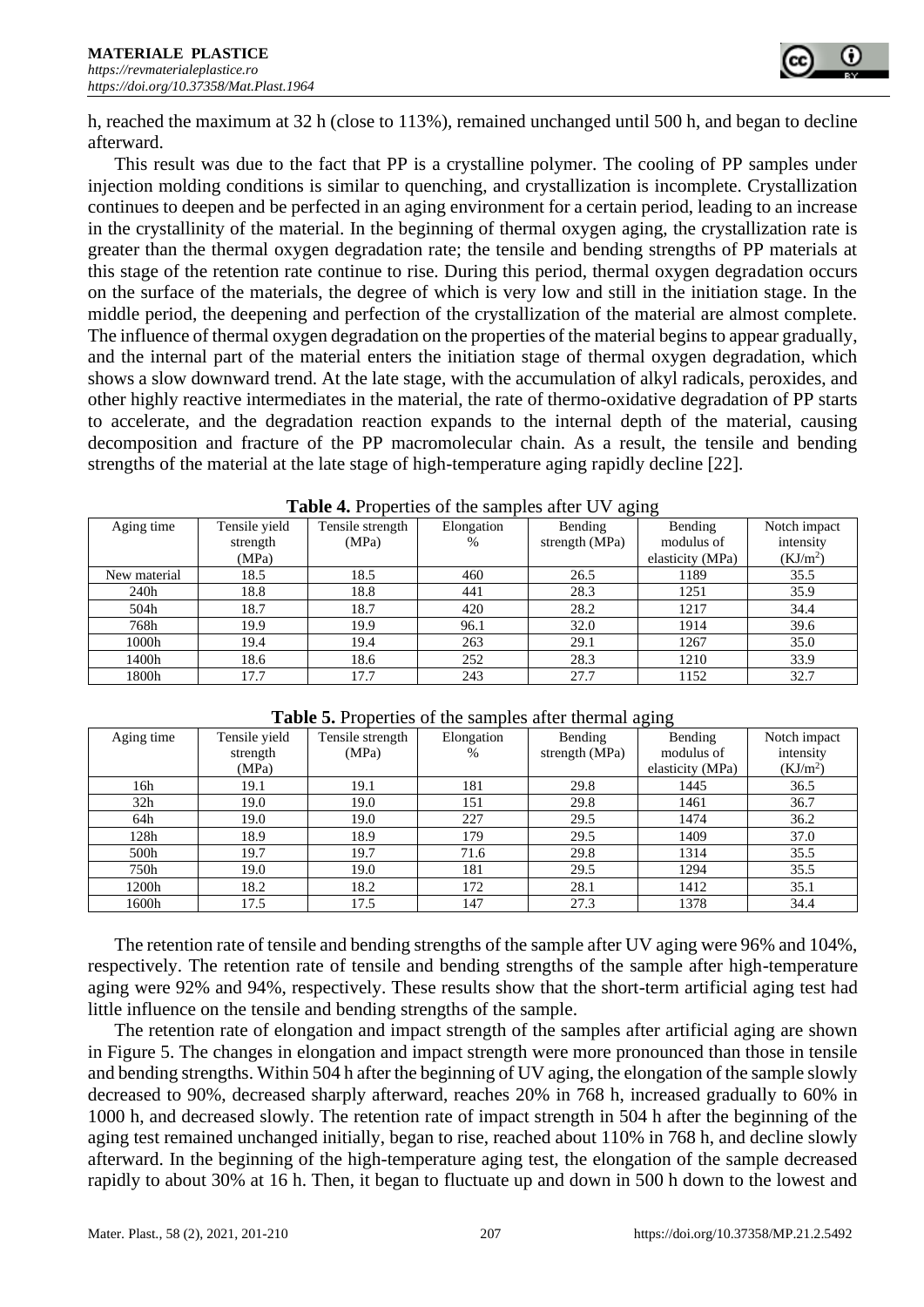

reached about 20%. As shown in Figure 5(b), in the entire high-temperature aging test, the retention rate of the sample's impact strength was unchanged.

At the end of the UV aging test, the retention rate of elongation and impact strength of the sample were 52% and 92%, respectively. After the high-temperature aging test, the retention rate of elongation and impact strength of the sample were 30% and 96%, respectively.

This result was obtained because the elongation of the sample was susceptible to the internal stress or surface defects of the specimen and sensitive to changes in the structure of the specimen surface during the environmental adaptability test. Under the action of light, heat, oxygen, water and other environmental factors, the surface of the plastic material was easily damaged. The specimen's elongation was significantly reduced by the surface defects. Given that  $PP + EPDM$  is a toughened material, the EPDM and PP structures are similar and have good compatibility. Melt blending PP resin with EPDM and other elastomers can considerably increase PP toughness; thus, the short-term artificial aging on the impact strength of PP is not obvious [23].



**Figure 4**. Retention of the tensile and bending strengths of the sample after artificial aging. (a) UV aging and (b) high-temperature aging

Compare the Figures 3, 4 and 5, it can be seen that the properties of PP under natural and artificial accelerated aging exhibited a significant difference. The change laws of mechanical properties in the artificial accelerated aging test and natural aging test were compared. The results showed that the UV aging test could simulate the change in the tensile and bending strengths of the bumper in the natural environment, and the correlation between the UV aging test and the tensile and bending strengths of the material under natural aging was strong.



**Figure 5.** Retention of the elongation and impact strength of the sample after artificial aging. (a) UV aging and (b) high-temperature aging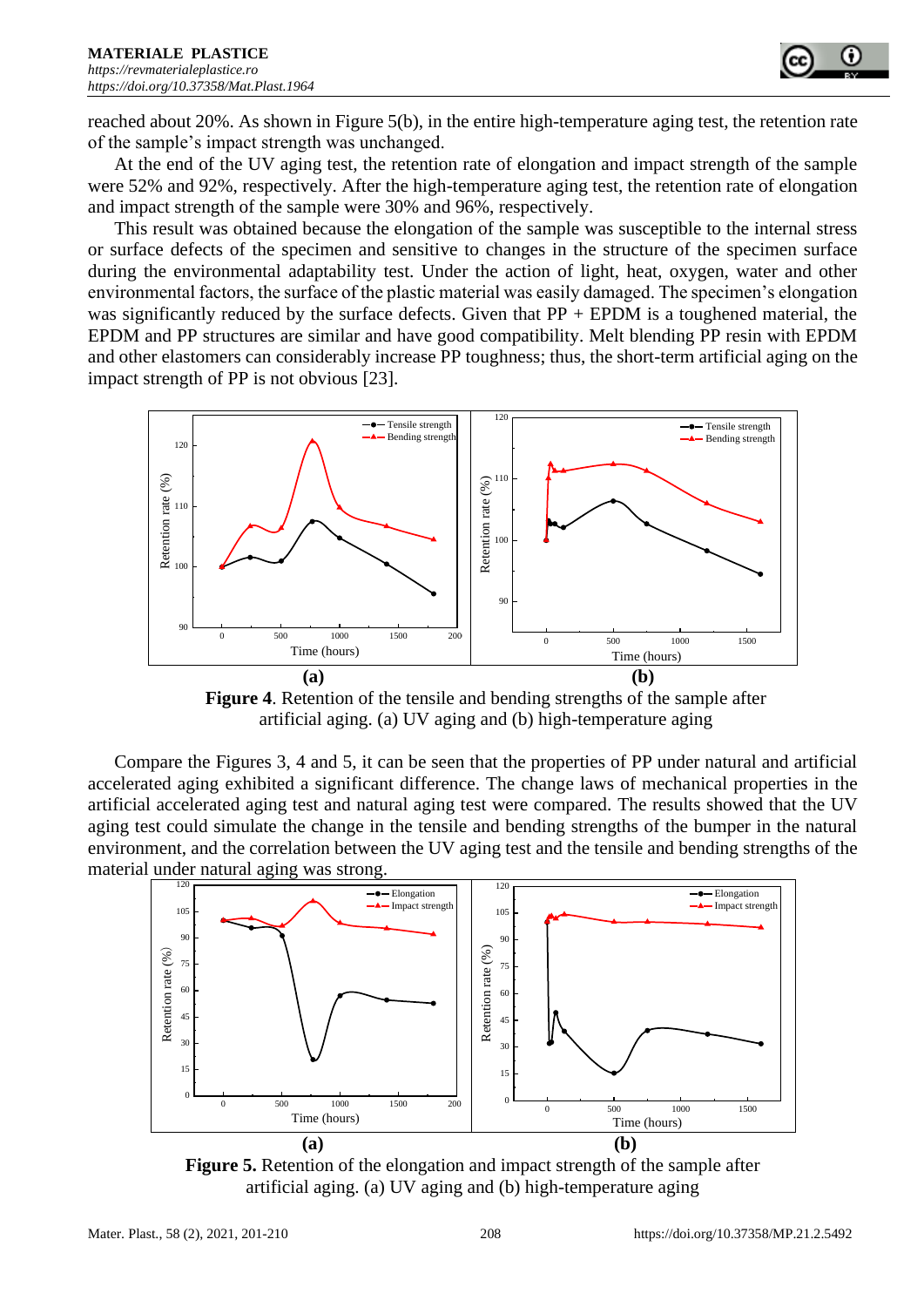The elongation and impact strength of the materials in the artificial accelerated aging test were different from those in the natural aging test, indicating that the artificial accelerated aging test is unreliable method. Artificial accelerated aging tests do not fully reproduce the natural environmental conditions encountered by various materials. For example, the use of artificial light sources that are not consistent with the solar spectrum does not fully replicate the aging process of plastics in nature. Moreover, the natural aging raw materials in this study were prepared from market recycled car bumpers of different years. The deterioration of materials due to normal use is complex and more closely related to the natural environment in which they are used than to natural exposure testing. For example, openair parking accelerates the aging and oxidation of bumpers and other exterior parts. Parking in an underground garage protects bumpers from sunlight and rain; it effectively prevents the sun's UV rays from damaging the bumpers, thereby extending their service life.

# **4. Conclusions**

Implementing an artificial acceleration aging test exerts a certain acceleration effect. This test can simulate the change law of the tensile and bending strengths of plastic materials for automobile bumpers in the natural chemical environment. The changes in the tensile and bending strengths of materials after a UV aging test are in line with those under natural aging; the tensile and bending strengths increase initially then decrease. This test provides a reference for the study of the aging performance of automotive polymers and a basis for the recycling of automotive polymers.

The tensile and bending strengths of materials have a good retention rate in natural and artificial accelerated aging, and elongation is sensitive to aging. In this study, the elongation of the materials under the two test methods showed a significant decrease, and the degree of change was greater than that for tensile and bending strengths. The impact strength of the material after UV aging was maintained at about 90%, and the impact strength of the material after high-temperature aging was maintained at a rate close to 100%. This result shows that the impact strengths of the material after artificial and natural aging were close to each other, but the difference after natural aging was larger. Thus, if we wish to further explore the change law of the impact strength of materials via an artificial aging test, we need to use a prolonged test time or adjust the artificial acceleration aging test conditions.

The internal structures of naturally and artificially aged PP will be investigated in future studies.

**Acknowledgements.**The authors express sincere thanks to the National Natural Science Foundation of China for financing this research within the project ''Study on the mechanism of green high voltage electrostatic separation for ELV polymer particles'' under the label 52065034.

#### **References**

1.GODARA, S.S., NAGAR, S.N., Analysis of frontal bumper beam of automobile vehicle by using carbon fiber composite material. Materials Today: Proceedings, 2020, 26(Pt 2):2601-2607.

2.XIONG F, WANG DF, MA ZD, LV TT, JI LB. Lightweight optimization of the front end structure of an automobile body using entropy-based grey relational analysis. Proceedings of the Institution of Mechanical Engineers, Part D: Journal of Automobile Engineering, 2019, 233(4):917-934.

3.MITSCHANG, P., HILDEBRANDT, K., Polymer and composite moulding technologies for automotive applications. Advanced Materials in Automotive Engineering, 2012:210-229.

4.WANG GL, ZHAO GQ, ZHANG L, MU Y, PARK, C.P. Lightweight and tough nanocellular PP/PTFE nanocomposite foams with defect-free surfaces obtained using in situ nanofibrillation and nanocellular injection molding. Chemical Engineering Journal, 2018, 350:1-11.

5.BHASNEY, S.M., KUMAR, A., KATIYAR, V., Microcrystalline cellulose, polylactic acid and polypropylene biocomposites and its morphological, mechanical, thermal and rheological properties. Composites Part B, 2020, 184(Mar.1):107717.1-107717.15.